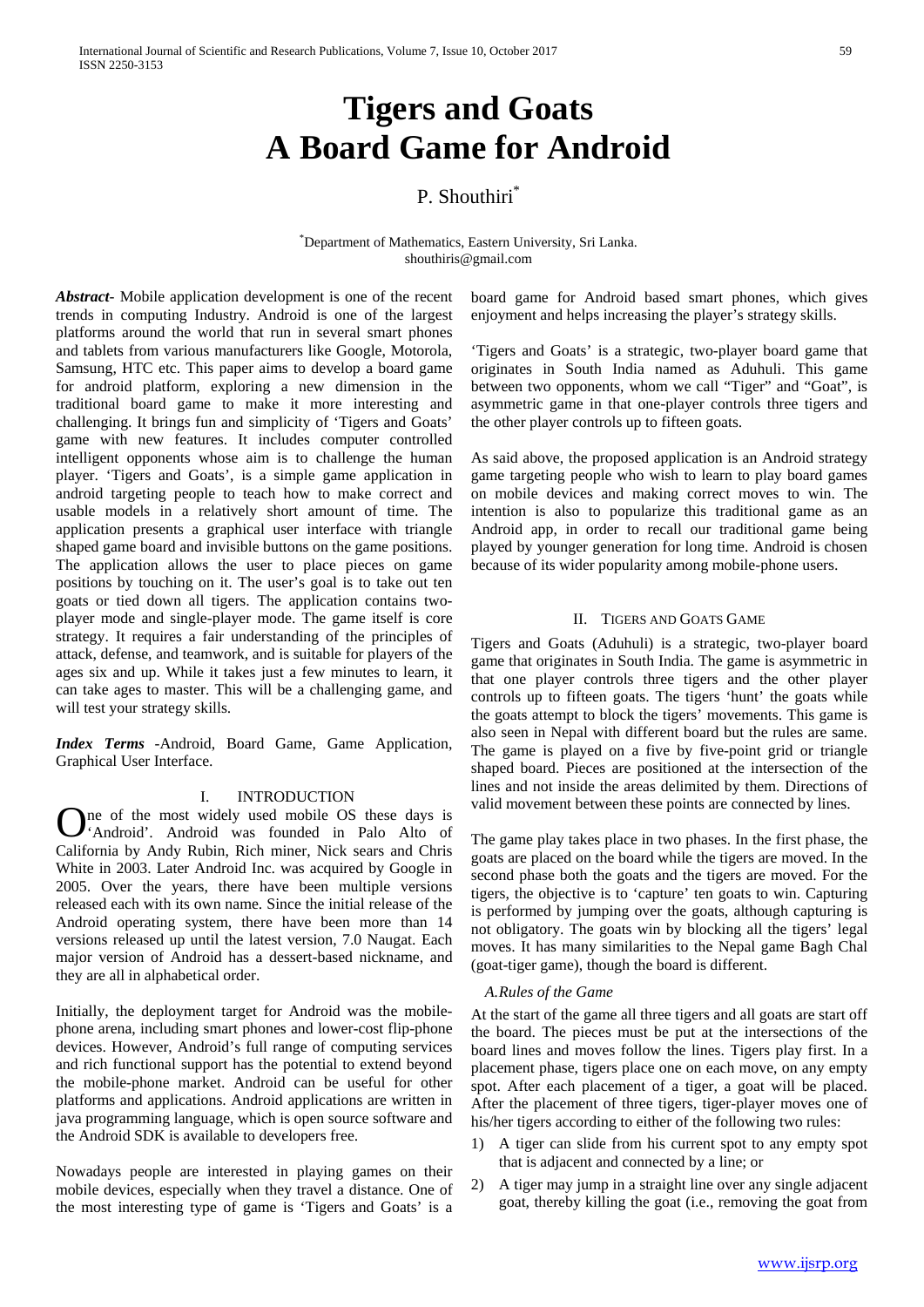the board), provided that the landing spot next to the goat is empty.



Figure 1. Initial game position of Tigers and Goats



Figure 2. After the placement of three tigers

If tigers have no legal move, tiger-player loses the game (see Figure 3); if a certain number of goats have been killed (typically ten), goat-player loses. If neither of these conditions ever arises, the outcome is a draw by repetition.



Figure 3. Tiger player loses the game

After the placement of all goats (and tigers have already been placed now), goat-player has to move on his/her turn to play, goat-player must slide any of surviving goats to an adjacent empty spot connected by a line. If there are 10 or fewer goats on the board, three tigers cannot have blocked by all goats and a move for tigers is always exists. In exceptional cases, which arise only if goats cooperate with tigers, the three tigers can surround twelve or more goats in a corner and prevent any goat moves. In such rare scenario where goats have no legal moves, goats lose the game.

#### *B. Game features*

- 1) Play Tigers or Goats in the single player mode against the Android device (Human-Android or Android- Human).
- 2) Player can choose role to play (Tiger/Goat).
- 3) Two players can also play against each other on the same Android device (Human-Human).

#### *C. GUI Design*

This application was implemented on eclipse using Java and XML, and also developed using Android 4.0 - API level 14(Ice Cream Sandwich), because of its support for Grid Layout and Drop Down actions. This application is compatible with devices running API level 14 and higher versions. Random moves and onClick event are used to find the location for the tiger's, goat's placement and moves.



Figure 4. Name of the board positions to place the pieces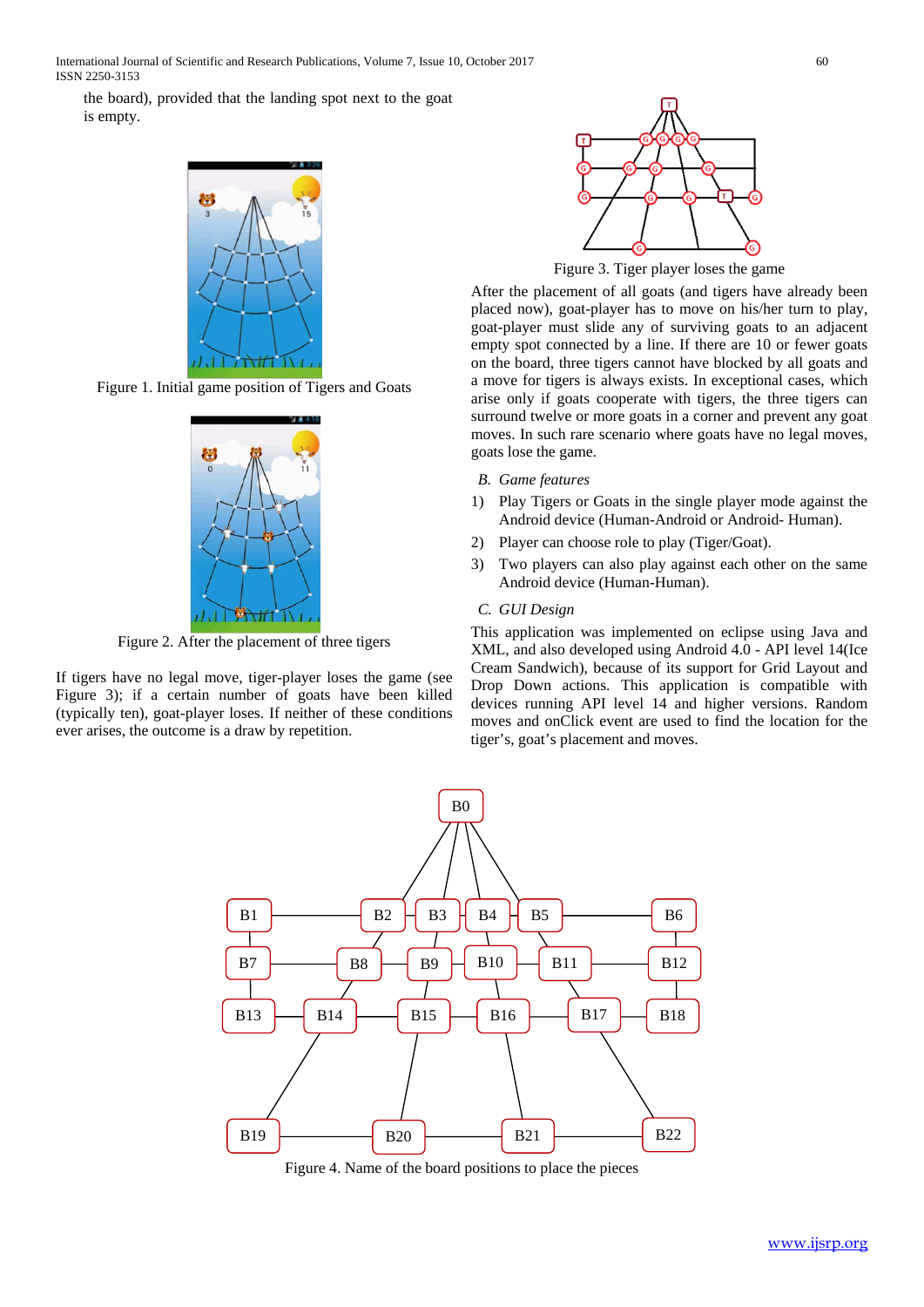## III. ALGORITHM

The game board consist 23 spots named as B0 to B22. Human player can choose a role as tiger/goat. Assume that the humanplayer is playing goat as G and the Android is playing tiger as T.

## *A. Check for winning condition*

At the start of its turn, the Android first checks for tigers winning cases and goats winning cases. For the tiger's winning, the number of G in the board is less than or equal five. For the goat's winning, the moves for all three T are null.

## Algorithm:

Let  $B[i]$  be the  $i<sup>th</sup>$  spot. So I lies between 0 and 22. Let numerically T be represented by 0 and G by 1 and empty spot by 2.

```
value=0
```

```
For (int i=0; i < 22; i++) {
   If(i=0) { //Tiger blocked in spot B0If(B[i] == 0 && B[i+2] == 1 && B[i+3] == 1 &&
       B[i+4] == 1 \&\& B[i+5] == 1 \&\& B[i+8] == 1 \&\& B[i+8] == 1 \&\& B[i+8] == 1 \&\& B[i+8] == 1 \&\& B[i+8] == 1 \&\& B[i+8] == 1 \&\& B[i+8] == 1 \&\& B[i+8] == 1 \&\& B[i+8] == 1 \&\& B[i+8] == 1 \&\& B[i+8] == 1 \&\& B[i+8] == 1 \&\& B[i+8] == 1 \&\& B[i+8] == 1 \&\& B[i+8] == 1 \&\& B[i+8] == 1 \&\& B[i+8B[i+9] = 1 \&\& B[i+10] = 1 \&\& B[i+11] = 1value=value+1
        }
     } 
    If(i==1) { //Tiger blocked in spot B1If(B[i] == 0 && B[i+1] == 1 && B[i+2] == 1 &&
       B[i+6] == 1 \& B[i+12] == 1)value=value+1
        }
    } 
   If(i==2) { //Tiger blocked in spot B2If(B[i] == 0 && B[i+1] == 1 && B[i+2] == 1 &&
       B[i-1] == 1 \&\& B[i-2] == 1 \&\& B[i+6] == 1 \&\&B[i+12] == 1) {
          value=value+1
         }
    }
   If (i == 3 \mid i == 4) { //Tiger blocked in spot B3 or B4
       If(B[i] == 0 && B[i+1] == 1 && B[i-1] == 1 &&
       B[i+2] == 1 \&\& B[i-2] == 1 \&\& B[i+6] == 1 \&\& B[i+6] == 1 \&\& B[i+6] == 1 \&\& B[i+6] == 1 \&\& B[i+6] == 1 \&\& B[i+6] == 1 \&\& B[i+6] == 1 \&\& B[i+6] == 1 \&\& B[i+6] == 1 \&\& B[i+6] == 1 \&\& B[i+6] == 1 \&\& B[i+6] == 1 \&\& B[i+6] == 1 \&\& B[i+6] == 1 \&\& B[i+6] == 1 \&\& B[i+6] == 1 \&\& B[i+6B[i+12] == 1 \& \& B[i-i] == 1)value=value+1
        }
    }
   If(i==5) { //Tiger blocked in spot B5
       If(B[i] == 0 && B[i+1] == 1 && B[i-1] == 1 && B[i-2]
       == 1 & 8 & 16i+6 == 1 & 8 & 16i+12 == 1)value=value+1
        }
    }
   If(i==6) { //Tiger blocked in spot B6
       If(B[i] == 0 && B[i-1] == 1 && B[i-2] == 1 && B[i+6]
       == 1 & \& B[i+12] == 1)value = value + 1}
    }
   If(i = 7) { //Tiger blocked in spot B7
       If(B[i] == 0 && B[i-6] == 1 && B[i+6] == 1 &&
        B[i+1] == 1 \& B[i+2] == 1)value = value + 1}
```

```
}
If(i == 8) { //Tiger blocked in spot B8
   If(B[i] == 0 && B[i-1] == 1 && B[i+1] == 1 &&
   B[i+2] == 1 \&\& B[i-6] == 1 \&\& B[i-i] == 1 \&\& B[i+6]== 1 & \& \& B[i+11] == 1)value= value+1
   }
}
If (i==9 \parallel i==10) { //Tiger blocked in spot B9 or B10
   If(B[i] == 0 && B[i-1] == 1 && B[i-2] == 1 && B[i+1]
   == 1 \& \& \text{ B[i+2]} == 1 \& \& \text{ B[i-6]} == 1 \& \& \text{ B[i-i]} == 1&\&B[i+6] = 1 \&\&B[i+11] = 1 {
     value=value+1
   }
}
If(i=11) { //Tiger blocked in spot B11If(B[i] == 0 && B[i-1] == 1 && B[i+1] == 1 && B[i-2]
   = 1 \&\& B[i-6] = 1 \&\& B[i-i] = 1 \&\& B[i+6] = 1&\&B[i+11] == 1) {
     value=value+1
   }
} 
If (i=12) { //Tiger blocked in spot B12If(B[i] == 0 && B[i-6] == 1 && B[i+6] == 1 && B[i-1]
   == 1 & & B[i-2] == 1) {
     value=value+1
   }
} 
If (i=13) { //Tiger blocked in spot B13If(B[i] == 0 && B[i+1] == 1 && B[i+2] == 1 &&
   B[i-6] == 1 \&\& B[i-12] == 1)value=value+1
    }
}
If (i=14) { //Tiger blocked in spot B14If(B[i] == 0 && B[i-1] == 1 && B[i+1] == 1 &&
   B[i+2] == 1 \&\& B[i-6] == 1 \&\& B[i-12] == 1 \&\& B[i-12] == 1 \&\& B[i-12] == 1 \&\& B[i-12] == 1 \&\& B[i-12] == 1 \&\& B[i-12] == 1 \&\& B[i-12] == 1 \&\& B[i-12] == 1 \&\& B[i-12] == 1 \&\& B[i-12] == 1 \&\& B[i-12] == 1 \&\& B[i-12] == 1 \&\& B[i-12] == 1 \&\& B[i-12] == 1 \&\& B[i-12] == 1 \&\& BB[i+5] == 1) {
     value=value+1
    }
} 
If (i=15 \mid i=16) { //Tiger blocked in spot B15 or 16
   If(B[i] == 0 && B[i-1] == 1 && B[i-2] == 1 && B[i+1]
   == 1 & 0 & 0 \text{ if } 1 + 2 = 1 & 0 & 0 \text{ if } 0 & 0 \text{ if } 12 = 1&\&B[i+5] == 1) {
     value=value+1 
   }
}<br>If (i==17) {
                             //Tiger blocked in spot B17
    If(B[i] == 0 && B[i-1] == 1 && B[i+1] == 1 &&
    B[i-2] == 1 \&\& B[i-6] == 1 \&\& B[i-12] == 1 \&\&B[i+5] == 1)value=value+1
   }
}
If (i=18) { //Tiger blocked in spot B18If(B[i] == 0 && B[i-1] == 1 && B[i-2] == 1 && B[i-6]
   == 1 & \& \& B[i-12] == 1)value=value+1 
   }
}
```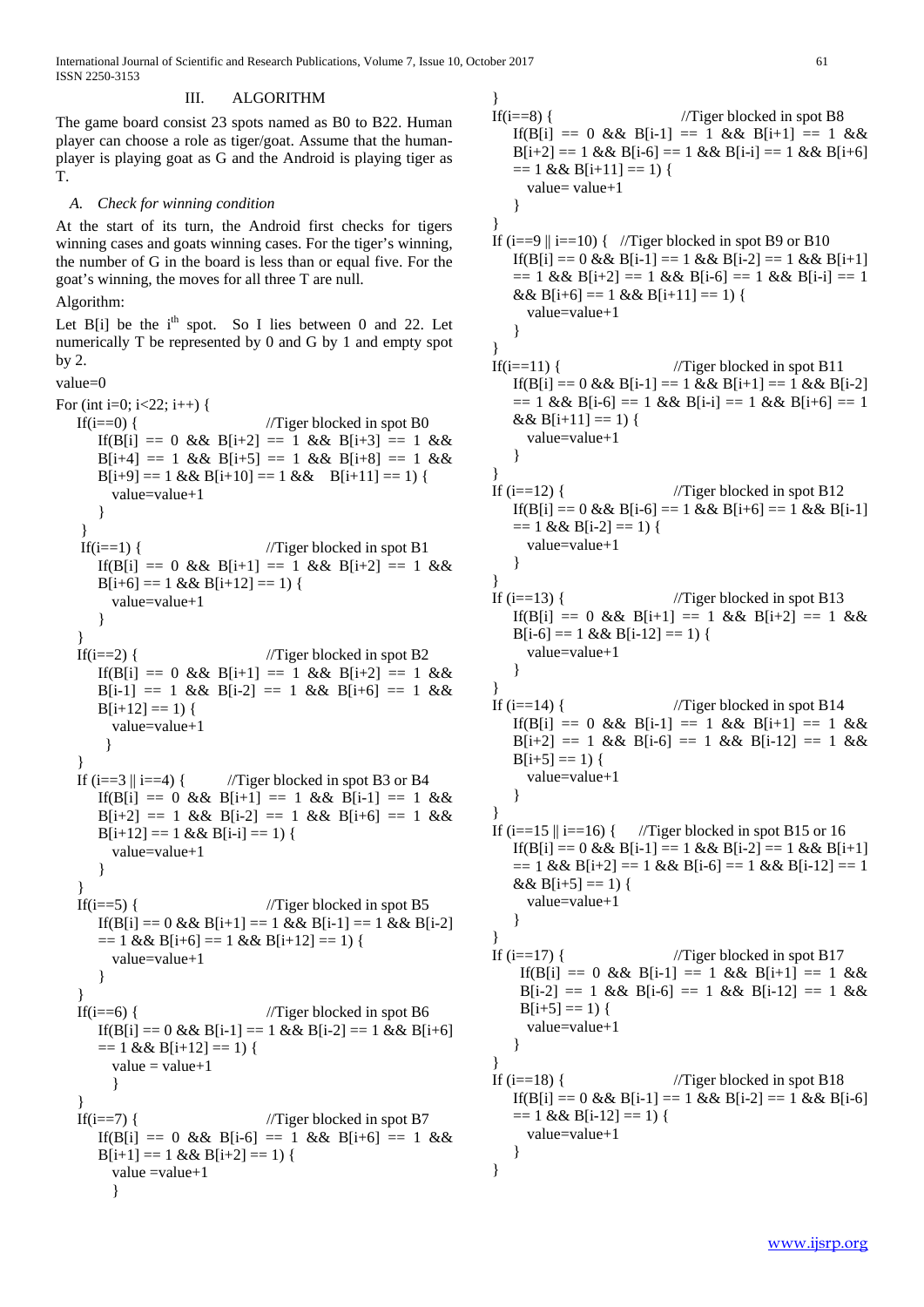International Journal of Scientific and Research Publications, Volume 7, Issue 10, October 2017 62 ISSN 2250-3153

```
If(i=19) { //Tiger blocked in spot B19If(B[i] == 0 && B[i+1] == 1 && B[i+2] == 1 &&
   B[i-5] == 1 \&\& B[i-11] == 1)value=value+1
   }
}
If (i=20) { //Tiger blocked in spot B20If(B[i] == 0 && B[i-1] == 1 && B[i-5] == 1 && B[i+1]
  == 1 & 8 & 15i+2 = 1 & 8 & 15i-11 = 1value=value+1
   }
}
If (i=21) { //Tiger blocked in spot B21If(B[i] == 0 && B[i-1] == 1 && B[i-5] == 1 && B[i+1]
  == 1 & \& B[i-2] == 1 & \& B[i-11] == 1)value=value+1 
   }
}
If (i=22) { //Tiger blocked in spot B22If(B[i] == 0 && B[i-1] == 1 && B[i-2] == 1 && B[i-5]
  == 1 & \& \& B[i-11] == 1)value=value+1 
   }
}
  制
                              U
                                     Try Again
         Ò
          O<sub>k</sub>OK
```
 $\frac{1}{11}$  Figure 5. Result: (a) Human player won (b) Human player lost

## *B. Playing for Defensive*

}

Whenever the Android detects an empty spot which is followed by T, G it may insert T in the empty spot or capture the G to prevent the blocking from G.

## *C. Moves for Winning*

First, it is obvious that the goats have to consider the border during the placement phase - any goat that strays into the center will get eaten, or cause the demise of some other goat, without any apparent benefit in return for the sacrifice. Therefore, goatplayer strategy sounds simple: first populate the borders, and when at full strength, try to advance in unbroken formation, in the hope of suffocating the tigers.

Second, tiger is moving back and forth, until near the end of the placement phase. Their goal is to stay far apart from each other, for two reasons: (1) in order to probe the full length of the goats' front line for gaps, (2) so as to make it hard for the goats to immobilize all the three tigers at the same time.

## *D. Capture the Goats*

For the tigers, the objective is to 'capture' ten goats to win. Capturing is performed by jumping over the goats, although capturing is not obligatory. There are possible cases to capture the goat.

## Algorithm:

Let  $B[i]$  be the  $i<sup>th</sup>$  spot. So I lies between 0 and 22. Let numerically T be represented by 0 and G by 1 and empty spot by 2.

```
If (i == 0 \& \& B[i] == 0) {
   If(B[i+2] = 1 \&\& B[i+8] = 2) {
        B[i]=2, B[i+2]=2, B[i+8]=0}
   If (B[i+3] == 1 \& B[i+9] == 2)B[i]=2, B[i+3]=2, B[i+9]=0}
   If (B[i+4] == 1 \& B[i+10] == 2)B[i]=2, B[i+4]=2, B[i+10]=0}
  If (B[i+5] == 1 \& B[i+11] == 2)B[i]=2, B[i+5]=2, B[i+11]=0}
} 
If (i == 1 \mid i == 2 \& \& B[i] == 0) {
   If(B[i+1] == 1 \& B[i+2] == 2)B[i]=2, B[i+1]=2, B[i+2]=0}
  If (B[i+6] == 1 \& B[i+12] == 2)B[i]=2, B[i+6]=2, B[i+12]=0}
} 
If (i == 3 \parallel i == 4 \& \& B[i] == 0) {
   If(B[i+1] = 1 & & B[i+2] = 2) {
        B[i]=2, B[i+1]=2, B[i+2]=0}
      If (B[i+6] == 1 \& B[i+12] == 2)B[i]=2, B[i+6]=2, B[i+12]=0}
      If (B[i-1] == 1 \& B[i-2] == 2)B[i]=2, B[i-1]=2, B[i-2]=0}
  }
 If (i == 5 \mid i == 6 \&\& B[i] == 0)If(B[i-1] == 1 & & B[i-2] == 2) {
        B[i]=2, B[i-1]=2, B[i-2]=0}
      If (B[i+6] == 1 \& B[i+12] == 2)B[i]=2, B[i+6]=2, B[i+12]=0}
  }
 If (i==7 && B[i]==0) {
      If(B[i+1] == 1 & & B[i+2] == 2) {
        B[i]=2, B[i+1]=2, B[i+2]=0}
  }
  If (i == 8 \& 8 \& 1] == 0 {
      If(B[i+1] = 1 \& 8 \& 10[i+2] = 2) {
        B[i]=2, B[i+1]=2, B[i+2]=0}
      If (B[i+6] == 1 \& B[i+11] == 2)B[i]=2, B[i+6] = 2, B[i+11] = 0}
      If (B[i-6] == 1 \& B[i-i] == 2)B[i]=2, B[i-6]=2, B[i-i]=0
```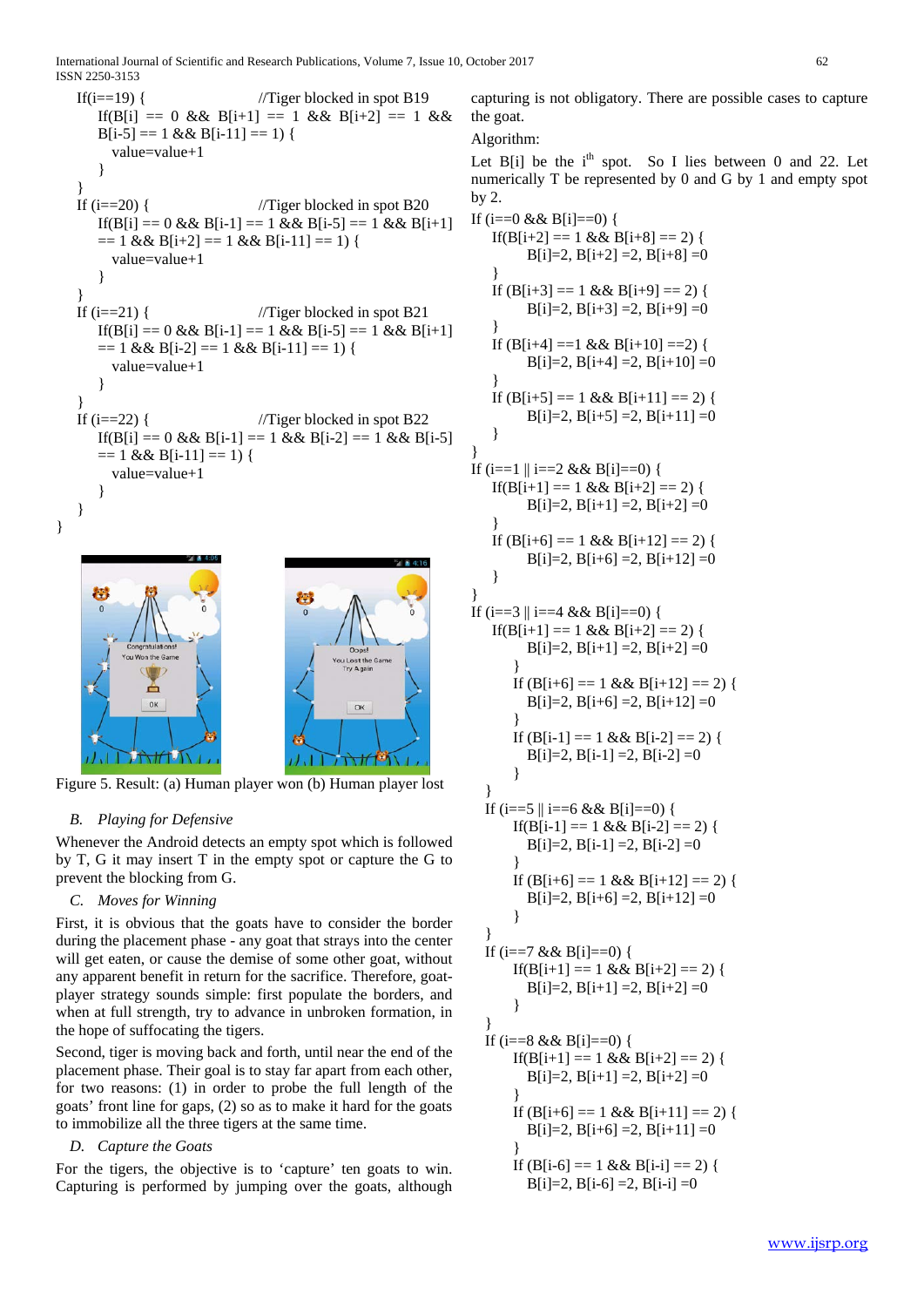International Journal of Scientific and Research Publications, Volume 7, Issue 10, October 2017 63 ISSN 2250-3153

```
}
}
If (i == 9 \mid i == 10 \& 8 \mid i == 10 \midIf(B[i+1] == 1 \& B[i+2] == 2)B[i]=2, B[i+1]=2, B[i+2]=0}
    If(B[i-1] = 1 \& 8 \& 10[i-2] = 2) {
      B[i]=2, B[i-1]=2, B[i-2]=0}
    If (B[i+6] == 1 \& B[i+11] == 2)B[i]=2, B[i+6]=2, B[i+11]=0}
    If (B[i-6] == 1 \& B[i-i] == 2)B[i]=2, B[i-6]=2, B[i-i]=0}
 }
 If (i=11 \& 8 \&  B[i]=0) {
    If(B[i-1] = 1 \&\& B[i-2] = 2) {
      B[i]=2, B[i+1]=2, B[i+2]=0}
    If (B[i+6] == 1 \& B[i+11] == 2)B[i]=2, B[i+6]=2, B[i+11]=0}
    If (B[i-6] == 1 \& B[i-i] == 2)B[i]=2, B[i-6]=2, B[i-i]=0}
 }
 If (i == 12 \& \& B[i] == 0) {
    If(B[i-1] == 1 && B[i-2] == 2) {
      B[i]=2, B[i-1]=2, B[i-2]=0}
 }
 If (i=13 \mid i==14 \& \& B[i]=0) {
    If(B[i+1] == 1 \& B[i+2] == 2)B[i]=2, B[i+1]=2, B[i+2]=0}
    If (B[i-6] == 1 \& B[i-12] == 2)B[i]=2, B[i-6]=2, B[i-12]=0}
 }
If (i==15 \parallel i==16 && B[i]==0) {
    If(B[i+1] = 1 & & B[i+2] = 2) {
      B[i]=2, B[i+1]=2, B[i+2]=0}
    If (B[i-6] == 1 \& B[i-12] == 2)B[i]=2, B[i-6]=2, B[i-12]=0}
    If (B[i-1] == 1 \& B[i-2] == 2)B[i]=2, B[i-1]=2, B[i-2]=0}
}
If (i=17 \mid i==18 \& \& B[i]=0) {
    If(B[i-1] == 1 & & B[i-2] == 2) {
      B[i]=2, B[i-1]=2, B[i-2]=0}
    If (B[i-6] == 1 \& B[i-12] == 2)B[i]=2, B[i-6]=2, B[i-12]=0}
}
If (i=19 \mid i==20 \& \& B[i]=0) {
    If(B[i+1] == 1 && B[i+2] == 2) {
      B[i]=2, B[i+1]=2, B[i+2]=0
```

$$
\begin{aligned}\n &\text{If } (B[i-5] == 1 \&& B[i-11] == 2) \{ \\
 & B[i]=2, B[i-5] == 2, B[i-11] == 0 \\
} \\
 &\text{If } (i == 21 \parallel i == 22 \&& B[i] == 0) \{ \\
 & \text{If } (B[i-1] == 1 \&& B[i-2] == 2) \{ \\
 & B[i]=2, B[i-1] == 2, B[i-2] == 0 \} \\
 &\text{If } (B[i-5] == 1 \&& B[i-11] == 2) \{ \\
 & B[i]=2, B[i-5] == 2, B[i-11] == 0 \} \\
 &\text{} \end{aligned}
$$

#### IV. CONCLUSION

I expect this paper will grab the attention of a much wider body of traditional game researchers and that it will inspire others to play this fascinating game. Certainly, with time, new updates and modifications to the algorithm shall definitely improve the gameplay. But as we have seen, that fuzzy logic and making decisions based on multiple conditional cases has definitely a strong advantage over hard computing techniques and thus, soft computing is widely used in implementing the functionalities of various game engines used worldwide.

#### **REFERENCES**

- [1] **"**Lambs and Tigers (Game).", Wikipedia: The Free Encyclopedia. Wikimedia Foundation, Inc., date last updated (8 June 2016)
- [2] **"**Android version history.", Wikipedia: The Free Encyclopedia. Wikimedia Foundation, Inc., date last updated (14 June 2016)
- [3] Mario Zechner and Robert Green, "Beginning Android 4 Games Development", New York, 2011
- [4] Lim Yew Jin And Jurg Nievergelt, "Tigers and Goats is a draw", MSRI Publications, Volume 56, 2009
- [5] Mark L. Murphy, "Android Programming Tutorials", 3rd edition, USA, 2010.
- [6] Y. J. Lim and J. Nievergelt, Computing Tigers and Goats, ICGA Journal 27:3, 131–141, Sep 2004.
- [7] J. Nievergelt,Exhaustive search, combinatorial optimization and enumeration: Exploring the potential of raw computing power, pp. 18–35 in Sofsem 2000: Theory and Practice of Informatics, edited by V. Hlava c, K.G. Jeffery and J. Wiedermann, Lecture Notes in Computer Science 1963, Springer, Berlin, 2000.
- [8] Y. J. Lim,Using biased two-population co-evolution to evolve heuris tic game players for Tigers and Goats, Unpublished manuscript.
- [9] R. Gasser, Solving Nine Men's Morris, pp. 101–113 in Games of No Chance, edited by Richard Nowakowski, MSRI Publications 29, Cambridge University Press, New York, 1996

## AUTHORS

I am Shouthiri Partheepan was born in Batticaloa, Sri Lanka, in 1988. I received the B.Sc Hons. Degree in Computer Science from the Eastern University, Sri Lanka, in 2015, and reading M.Sc in Computer Science from the University of Peradeniya, Sri Lanka.